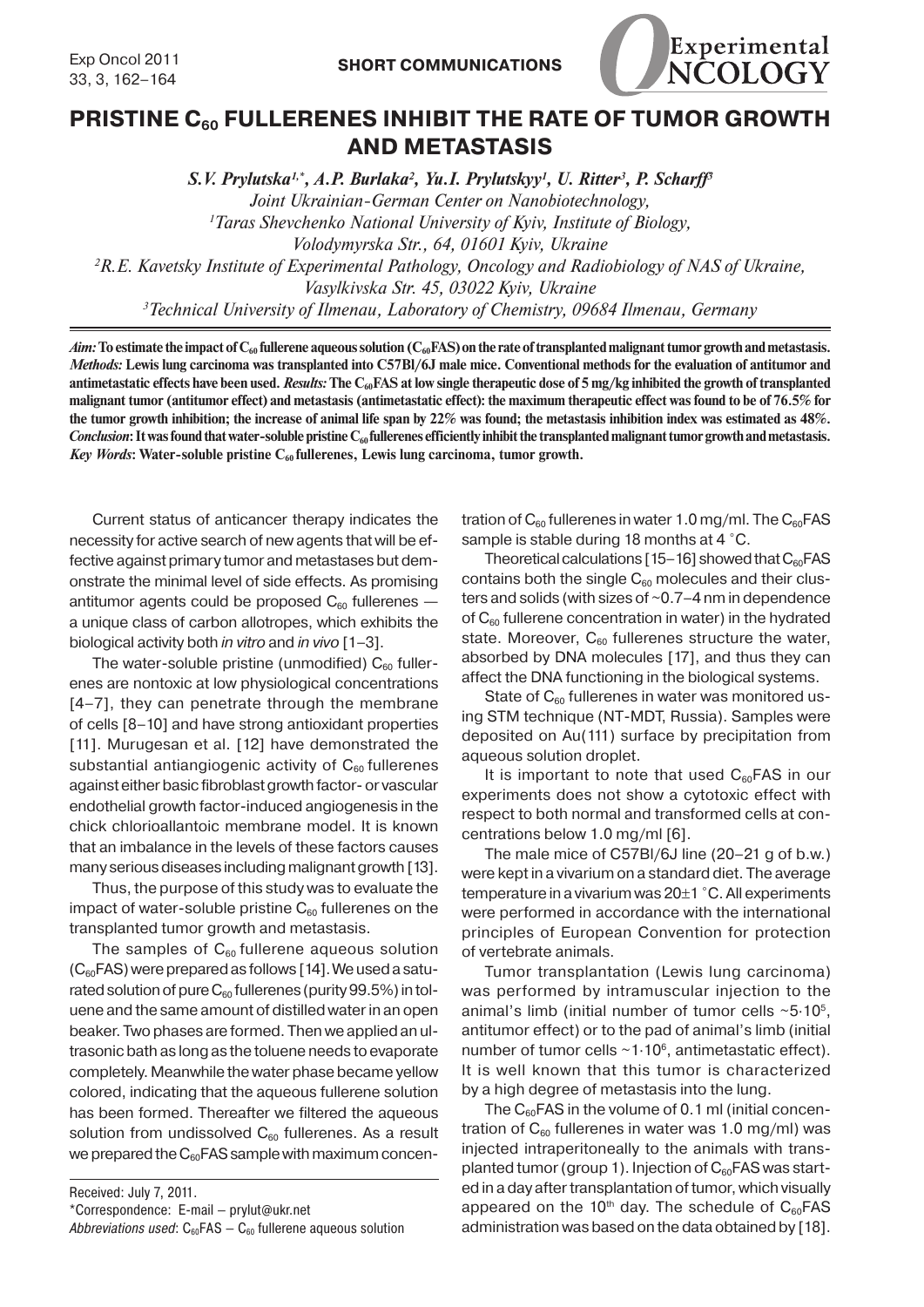Finally, group 0 (mice with transplanted tumor without  $C_{60}$ FAS injection) was used as a control. Initial number of animals in each group was 5 in Experiment 1 (antitumor effect), 7 in Experiment 2 (antitumor effect) and 7 in Experiment 3 (antimetastatic effect). On the 20th day (Experiment 3) all animals were sacrificed and autopsied to calculate the number of metastases in the lung by conventional method.

It is also important to note that these experiments were performed in different time: Experiment 1 — end of spring — summer 2010; Experiment 2 — end of winter — spring 2011; Experiment 3 — end of spring summer 2011.

Antitumor effectiveness of the applied technology was estimated by following quantitative indicators:

 $k_1^{\text{TOI}} = [(V_0 - V_1)/V_0] \cdot 100\%$  — tumor growth inhibition ( $TGI$ , %):, where  $V_0$  and  $V_1$  are the average values of tumor volume in animals of group *0* (control) and experimental group *1*, respectively; *V* = (*a + b*)3 /16, where *а* and *b* are the length and width (in mm) of the tumor site;

 $k_i^{\mu} = [(t_i - t_0)/t_0] \cdot 100\%$  — increasing of animal life  $(IAL, %)$ :, where  $t_0$  and  $t_1$  are average life span of animals (in days) in group *0* (control) and experimental group *1*, respectively;

*k1 MII = [(A0•B0 – A1•B1)/A0•B0]•100%* — metastasis inhibition index (*MII*, %): , where  $A_0$  and  $A_1$  are frequency of metastasis in the group 0 (control) and experimental group 1, respectively;  $B_0$  and  $B_1$  are average number of metastases in certain organ of animals in group 0 (control) and experimental group 1, respectively.

Statistical analysis of results was performed using STATISTICA software package. On significance of differences was analysed using the parametric (Student's t-test) method [19]. The differences were considered as valid at  $p<0.05$ .

The STM images of submonolayer  $C_{60}$  fullerene film deposited from aqueous solution  $(C_{60})$  fullerene concentration in water was 1.0 mg/ml) on Au(111) surface are shown on Figure. They revealed almost random arrangement of  $C_{60}$  fullerene clusters with sizes up to  $\sim$ 2.8 nm (the first stable sphere-like cluster consisting of 13 hydrated C<sub>60</sub> fullerenes [15-16]) (Figure, a). Despite of the mobility of  $C_{60}$  molecules on Au(111) at room temperature we were able to image single C60 molecules (Figure, *b*).



**Figure.** *a*) Large scale STM image of submonolayer C<sub>60</sub> fullerene film deposited from aqueous solution ( $C_{60}$  fullerene concentration in water was 1 mg/ml) on Au(111) surface. Some  $C_{60}$  fullerene clusters are aligned along preferential direction  $\langle 112 \rangle$ ; *b*) Single C<sub>60</sub> fullerenes. Lateral size is increased because of shape of the tip. Inset: crosssection along line AB. Scanning parameters: I<sub>t</sub>=40 pA, U<sub>t</sub>=0.7 V.

| <b>Table 1.</b> Experiment 1 (antitumor effect): start of tumor transplantation –     |
|---------------------------------------------------------------------------------------|
| 25.05.2010. Start of $C_{60}$ FAS injection after tumor transplantation $-27.05.2010$ |

| Days after tumor<br>transplantation | Group<br>0 (control)<br>n | Group 1<br>(injection of C60FAS<br>after tumor transplan-<br>tation)<br>n | Tumor growth in-<br>hibition, k <sub>1</sub> <sup>rGI</sup> , %* |  |
|-------------------------------------|---------------------------|---------------------------------------------------------------------------|------------------------------------------------------------------|--|
| 11                                  | 5                         | 5                                                                         | 54.5                                                             |  |
| 14                                  | 5                         | 5                                                                         | 71.9                                                             |  |
| 17                                  | 5                         | 5                                                                         | 74.0                                                             |  |
| 21                                  | 3                         | 5                                                                         | 74.4                                                             |  |
| 23                                  | 2                         | 5                                                                         | 76.5                                                             |  |
| 25                                  | 2                         | 5                                                                         | 73.1                                                             |  |
| 28                                  | $\overline{2}$            | 5                                                                         |                                                                  |  |
| 30                                  |                           | 5                                                                         |                                                                  |  |
| 36                                  |                           | 5                                                                         |                                                                  |  |
| 39                                  |                           | 5                                                                         |                                                                  |  |
| 43                                  |                           | 3                                                                         |                                                                  |  |
| 66                                  |                           |                                                                           |                                                                  |  |
| 77                                  |                           |                                                                           |                                                                  |  |

Note: n — number of mice; \*the differences are statistically significant compared with the control ( $p < 0.05$ ).

**Table 2.** Experiment 2 (antitumor effect): start of tumor transplantation -17.02.2011. Start of  $C_{60}$ FAS injection after tumor transplantation  $-19.02.2011$ . The increase of animal life span  $(k_1^{\text{lat}}, %)$  is given in parentheses

|                                     | $\frac{1}{2}$ . The motodology of animal mologology $\frac{1}{2}$ , $\frac{1}{2}$ , $\frac{1}{2}$ , $\frac{1}{2}$ , $\frac{1}{2}$ , $\frac{1}{2}$ , $\frac{1}{2}$ , $\frac{1}{2}$ , $\frac{1}{2}$ , $\frac{1}{2}$ , $\frac{1}{2}$ , $\frac{1}{2}$ , $\frac{1}{2}$ , $\frac{1}{2}$ , $\frac{1$ |                                                                      |                                                |  |  |
|-------------------------------------|-----------------------------------------------------------------------------------------------------------------------------------------------------------------------------------------------------------------------------------------------------------------------------------------------|----------------------------------------------------------------------|------------------------------------------------|--|--|
| Days after tumor<br>transplantation | Group 0<br>(control)<br>Ν                                                                                                                                                                                                                                                                     | Group 1 (injection<br>of C60FAS after tumor<br>transplantation)<br>n | Tumor growth in-<br>hibition, $k_1^{TGI}$ , %* |  |  |
| 13                                  |                                                                                                                                                                                                                                                                                               |                                                                      | 4.0                                            |  |  |
| 16                                  |                                                                                                                                                                                                                                                                                               |                                                                      | 25.1                                           |  |  |
| 21                                  |                                                                                                                                                                                                                                                                                               |                                                                      | 5.4                                            |  |  |
| 23                                  | 4                                                                                                                                                                                                                                                                                             |                                                                      | 17.0                                           |  |  |
| 27                                  | 2                                                                                                                                                                                                                                                                                             |                                                                      | 5.0                                            |  |  |
| 29                                  | 2                                                                                                                                                                                                                                                                                             | 6                                                                    |                                                |  |  |
| 30                                  | U                                                                                                                                                                                                                                                                                             |                                                                      |                                                |  |  |
| 33                                  |                                                                                                                                                                                                                                                                                               |                                                                      |                                                |  |  |
| 34                                  |                                                                                                                                                                                                                                                                                               | 2                                                                    |                                                |  |  |
| 37                                  |                                                                                                                                                                                                                                                                                               |                                                                      |                                                |  |  |
|                                     |                                                                                                                                                                                                                                                                                               | $(k_1^{\text{IAL}}=21.8\%)^*$                                        |                                                |  |  |

Note: n — number of mice; \*the differences are statistically significant compared with the control ( $p < 0.05$ ).

The inhibition effect of  $C_{60}$  fullerenes on the tumor growth was observed on the  $11<sup>th</sup>$  day (Experiment 1) and the 13<sup>th</sup> day (Experiment 2) of the experiment. The maximum value of inhibition of the tumor growth was found to be of 76.5% on the 23<sup>th</sup> day (Experiment 1) and of 25.1% on the  $16<sup>th</sup>$  day (Experiment 2) of the experiment. Last animal in the control group 0 died on the 36<sup>th</sup> day (Experiment 1) and the  $30<sup>th</sup>$  day (Experiment 2) of the experiment. It should be noted that all 5 mice, injected by  $C_{60}$  fullerenes (group 1; Experiment 1), lived 39 days. Last animal of the experimental group 1 died on the  $77<sup>th</sup>$  day (Experiment 1) and the  $37<sup>th</sup>$  day (Experiment 2) of the experiment. The increase of animal life was found to be of 21.8% in Experiment 2. Moreover, it was determined that the average tumor volume in the control group exceeded this parameter in the group 1 by ~3 fold on the 28<sup>th</sup> day after tumor transplantation in Experiment 2.

The metastasis inhibition index ( $k_1$ <sup>MII</sup>) was obtained as 48% in the study of antimetastatic effect of  $C_{60}FAS$ (Experiment 3).

In conclusion, the  $C_{60}$ FAS containing hydrated single  $C_{60}$  molecules and  $C_{60}$  clusters with size up to ~2.8 nm without showing direct cytotoxicity at low sin-